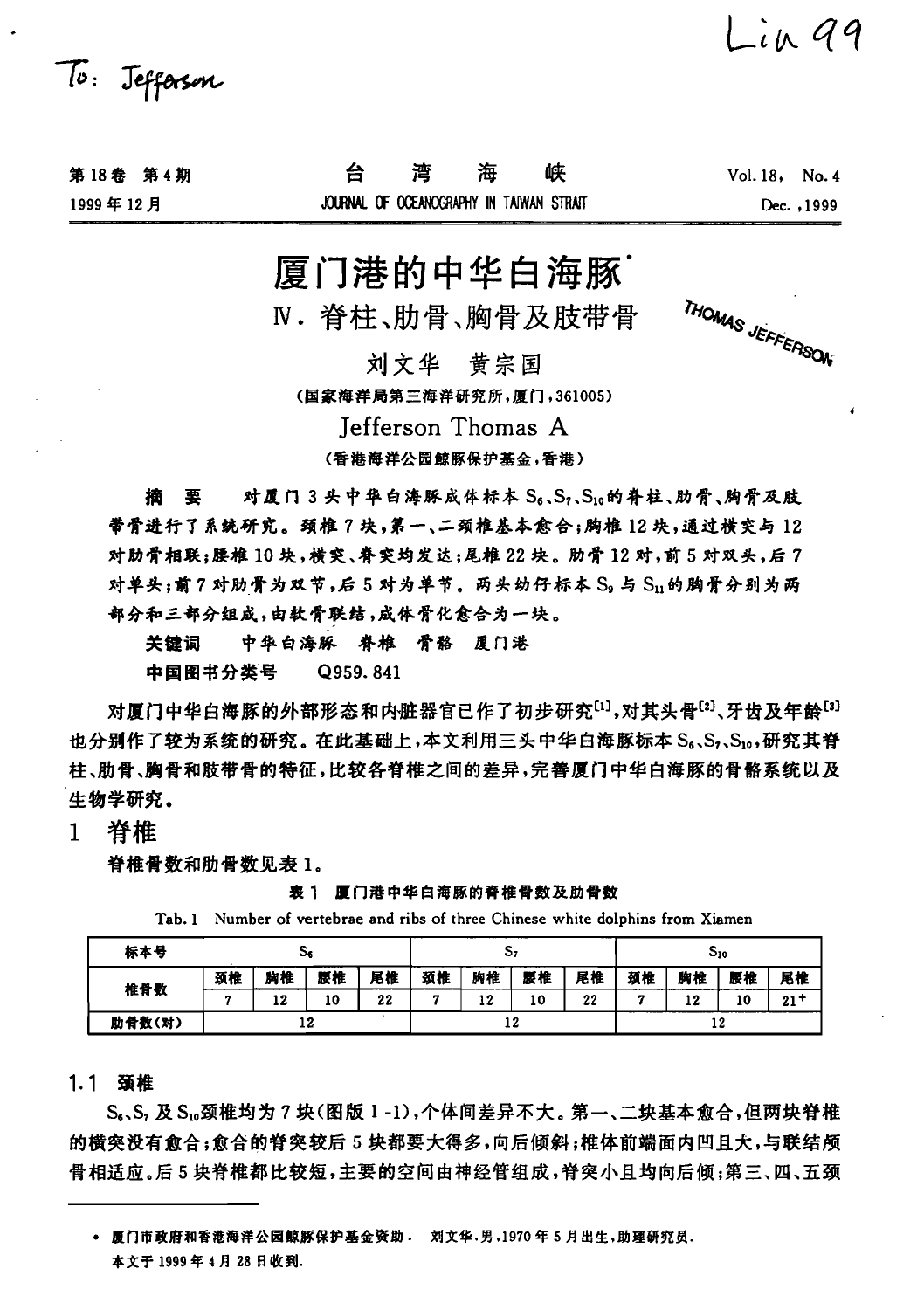椎横突小,为茶壶柄状的细骨;第六、七颈椎有明显的横突,位于椎体中间偏下的位置,基本呈 柱状,前倾。

## 1.2 胸椎

3头标本胸椎均为12块(图版 1-2),与12对肋骨相对应,个体间差异小。前5块胸椎有两 个明显的关节面,一个在横突头处,另一个位于横突基部,后?块只在横突头处有一关节面。所 有胸椎脊突都向后倾斜。横突变化较大,第1~4胸椎的横突明显前倾,其他横突基本与椎体垂 直;前 8、9 横突位于椎体之上,且呈短棒状,从第 10 横突开始与椎体平,11、12 横突逐步移向 椎体中部,形状也变为扁平。

### 1.3 腰椎

与胸椎相比,腰椎没有联结胸骨的关节面,日腰椎椎体下有突出的脊。Sk,S,、S1,腰椎数都 是10块(图版1-2)。第三至第七腰椎处脊突与椎体垂直,其前面脊突均后倾、后面脊突前倾。 腰椎横突扁平,脊突与横突都是脊椎中最大的。

1.4 尾椎.

S.、S, 尾椎都为 22 块,S1。由于丢失只有 21 块(图版 I-3)。尾椎比较其他椎体有两个很突 出的特征, 一是前 12、13 块椎体下后部有 2 个与"V"型骨相联的关节面, 这也使得其椎体下出 现凹槽;二是左右横突基部有贯穿椎体的孔。S。、S、、S1。都是第 11 尾椎开始无横突,第 13 尾椎 开始无脊突。S.、S, 的"V"型骨均为 12 块, 而 S10为 13 块, 每一"V"型骨通过前一尾椎关节相 联、紧贴后一尾椎椎体下,形成一似龙骨的整体。S1g尾椎骨严重增生,且有"V"型13块。 1.5 脊椎骨曲线

S, 脊椎骨测量结果如表 2 所示。尾椎椎体最大,横突下椎体最长为 50mm,前端最大的高 为 45mm、宽为 46mm、这可能与尾部运动最多、最剧烈有关。自第七颈椎开始,椎体前端宽大 于高,至第十胸椎宽高相同,整个椎体呈圆柱状。神经管大小呈颈椎、胸椎、腰椎、尾椎逐渐变 小。从脊突、横突来看,脊突最高处位于第二至四腰椎,横突最大宽也位于此处,与海豚流线型 曲线充分一致。

|    | 脊椎编号                       | A  | В  | C   | D  | E   | F  | G  | н  |
|----|----------------------------|----|----|-----|----|-----|----|----|----|
| 颈椎 | 1.2                        | 29 | 46 | 100 | 72 | 145 | 40 | 50 |    |
|    | 3                          | 8  | 35 | 36  | 76 | 63  | 31 | 35 |    |
|    | 4                          | 7  | 35 | 34  | 71 | 54  | 32 | 29 |    |
|    | 5                          | 8  | 35 | 34  | 73 | 53  | 33 | 31 |    |
|    | 6                          | 10 | 34 | 35  | 70 | 53  | 33 | 29 |    |
|    | 7                          | 10 | 34 | 38  | 67 | 96  | 36 | 30 |    |
| 胸椎 | $\epsilon$<br>$\mathbf{I}$ | 19 | 30 | 36  | 63 | 101 | 32 | 30 | 47 |
|    | 2                          | 24 | 28 | 35  | 62 | 103 | 32 | 31 | 61 |
|    | 3                          | 29 | 29 | 35  | 62 | 97  | 32 | 33 | 66 |
|    | 4                          | 34 | 30 | 34  | 67 | 91  | 30 | 38 | 66 |
|    | 5                          | 37 | 29 | 33  | 67 | 91  | 29 | 41 | 65 |
|    | 6                          | 39 | 30 | 34  | 68 | 97  | 29 | 39 | 67 |
|    | 7                          | 40 | 31 | 35  | 71 | 106 | 29 | 38 | 68 |
|    | 8                          | 41 | 32 | 34  | 68 | 117 | 26 | 36 | 73 |

表 2 S<sub>7</sub> 脊椎骨的测量结果(mm)

Tab. 2 Measurements of vertebrae of S<sub>7</sub>(mm)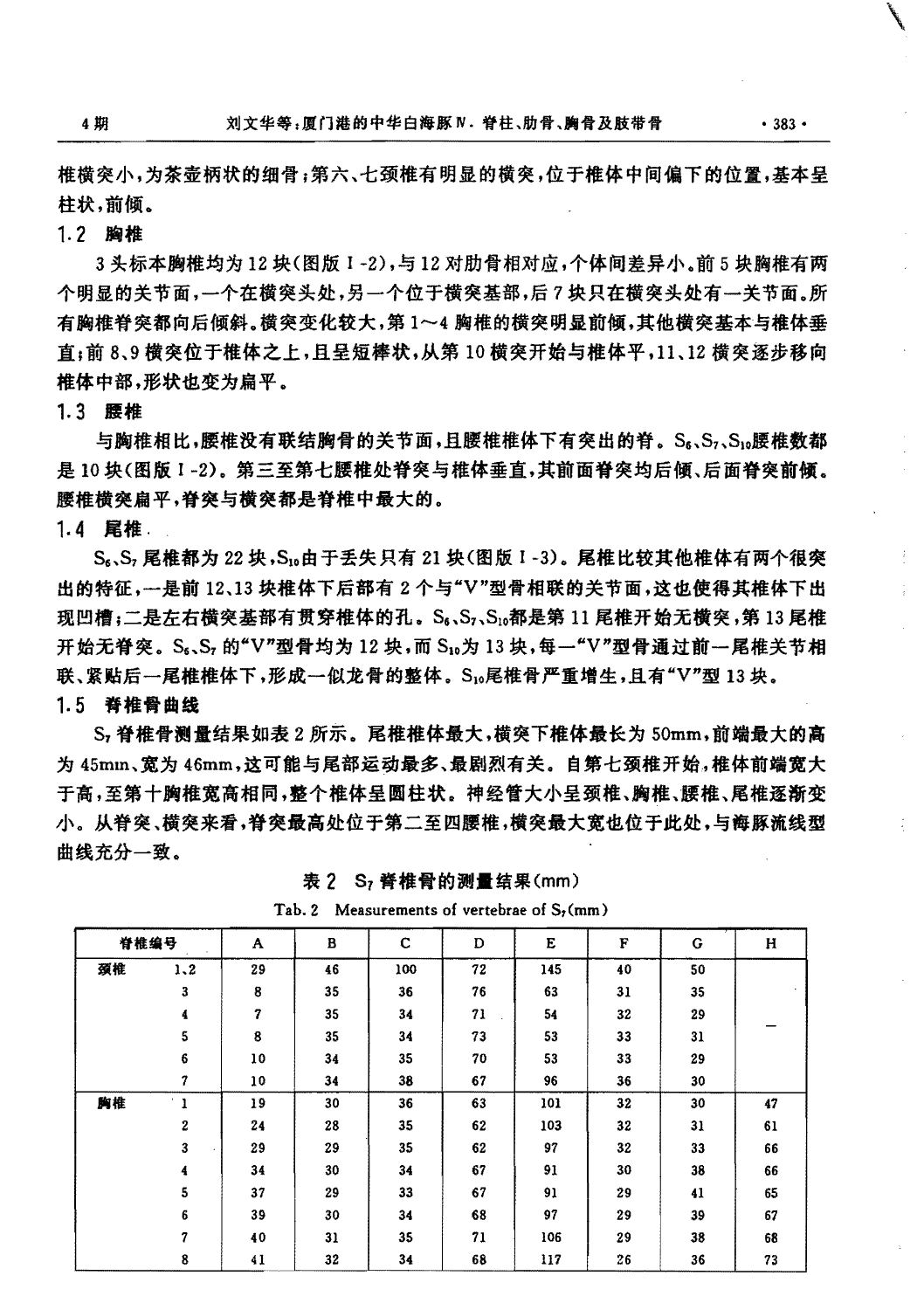$•384 •$ 

台

|    | <b>农 ムハル</b>                  |                                |     |             |    |     |        |    |    |
|----|-------------------------------|--------------------------------|-----|-------------|----|-----|--------|----|----|
|    | 脊椎编号                          | A                              | B   | $\mathbf C$ | D  | E   | F      | G  | H  |
|    | 9                             | 40                             | 34  | 36          | 70 | 125 | 24     | 35 | 80 |
|    | ${\bf 10}$                    | 41                             | 34  | 34          | 67 | 135 | 23     | 33 | 86 |
|    | $\mathbf{11}$                 | 40                             | 34  | 34          | 67 | 148 | 24     | 31 | 90 |
|    | 12                            | 38                             | 37  | 36          | 68 | 175 | 23     | 28 | 94 |
| 腰椎 | $\mathbf{1}$<br>$\sim$ $\sim$ | 39.                            | 38  | 38          | 69 | 212 | 24     | 27 | 93 |
|    | $\mathbf{2}$                  | 39                             | 38  | 39          | 66 | 220 | 21     | 25 | 97 |
|    | $\overline{\mathbf{3}}$       | $37\,$                         | 38  | 38          | 67 | 223 | $19-1$ | 26 | 96 |
|    | 4                             | 37                             | 40  | 40          | 68 | 222 | 17     | 27 | 93 |
|    | 5                             | 37                             | 40  | 40          | 68 | 219 | 17     | 27 | 90 |
|    | 6                             | 38                             | 40  | 40          | 68 | 216 | 16     | 27 | 94 |
|    | 7                             | 37                             | 41  | 41          | 66 | 209 | 14     | 26 | 92 |
|    | 8                             | 39                             | 43  | 41          | 68 | 199 | 12     | 25 | 85 |
|    | 9                             | 39                             | 43  | 41          | 67 | 194 | 12     | 25 | 82 |
|    | 10                            | 41                             | 43  | 43          | 67 | 189 | 12     | 23 | 78 |
| 尾椎 | $\mathbf{i}$                  | 41                             | 44  | 44          | 65 | 185 | 11     | 22 | 77 |
|    | $\bf{2}$                      | 41                             | 44  | 44          | 64 | 185 | 8      | 21 | 71 |
|    | 3                             | 42                             | 44  | 46          | 61 | 176 | 6      | 16 | 70 |
|    | 4                             | 43                             | 44  | 46          | 61 | 170 | 4      | 8  | 69 |
|    | 5                             | 43                             | 45  | 46          | 58 | 156 | 5      | 8  | 68 |
|    | $\vec{6}$                     | 44                             | .43 | 46          | 57 | 138 | 4      | 6  | 62 |
|    | 7                             | 46                             | 45  | 45          | 54 | 121 | 5      | 8  | 62 |
|    | 8                             | 49                             | 45  | 44          | 50 | 105 | 4      | 6  | 56 |
|    | 9                             | 50                             | 45  | 43          | 51 | 85  | 4      | 5  | 51 |
|    | 10                            | 49<br>$\mathcal{C}_\mathbf{a}$ | 44  | $\cdot$ 42  | 48 | 53  | 3      | 3  | 42 |
|    | $\bf{11}$                     | 47                             | 43  | 40          | 48 | 45  | 3      | 3  | 32 |
|    | 12                            | 42                             | 40  | 38          |    | 46  | 1      | 1  | 14 |
|    | 13                            | 28                             | 37  | 35          |    |     |        |    |    |

注:A. 模突下椎体长; B. 椎体前端高; C. 椎体前端宽; D. 前端总高(椎体跋面一神经管顶); E. 模突两端宽; F. 神经管最 大寬; G. 神经管最大高; H. 脊突高.

肋骨

肋骨数量上来看, S<sub>s</sub>、S<sub>s</sub>、S<sub>u</sub>均为 12 对(图版 I-2), 前 5 对为双关节头肋, 与胸椎双关节面 泪联,后?对为单关节头肋;前?对胸肋骨双节,1~5 与胸骨相联,6、7 为浮肋;后 5 对为游离 协骨、单节。3头标本 1、2 肋骨宽而扁平,3~11 肋骨在胸椎段形状不规则、较厚,12 肋骨特别 小、扁平(表3)。

胸骨 ₹

S<sub>6</sub>、S<sub>1</sub>、S<sub>1</sub>。的胸骨长分别为 190、160 及 174mm, 最大宽 93、104、101mm, 中部宽 43、75、 !4mm(表 3.图版 I-4)。从平面上看,胸骨状似龙虾,上部宽、向外弯曲;顶部呈凹型,凹型底部 下大约 15mm 处都有一穿透胸骨的孔;有 5 对与胸肋骨相联的关节面。S。、S1。的胸骨从外形和 大小方面都较相似,S,从上的第二、三关节面间有一较大突起,第四、五关节面间距比较前 2 头标本要大得多。两头幼体 S、、S,,的胸骨还未愈合,前者为 2 块,后者为 3 块,S。的上部 2 块已 愈合,比较幼体与成体标本,胸骨 3 块的愈合点为从上的第二和第三肋骨关节面处。幼体胸骨 乜向外弯曲,但胸骨面上无孔。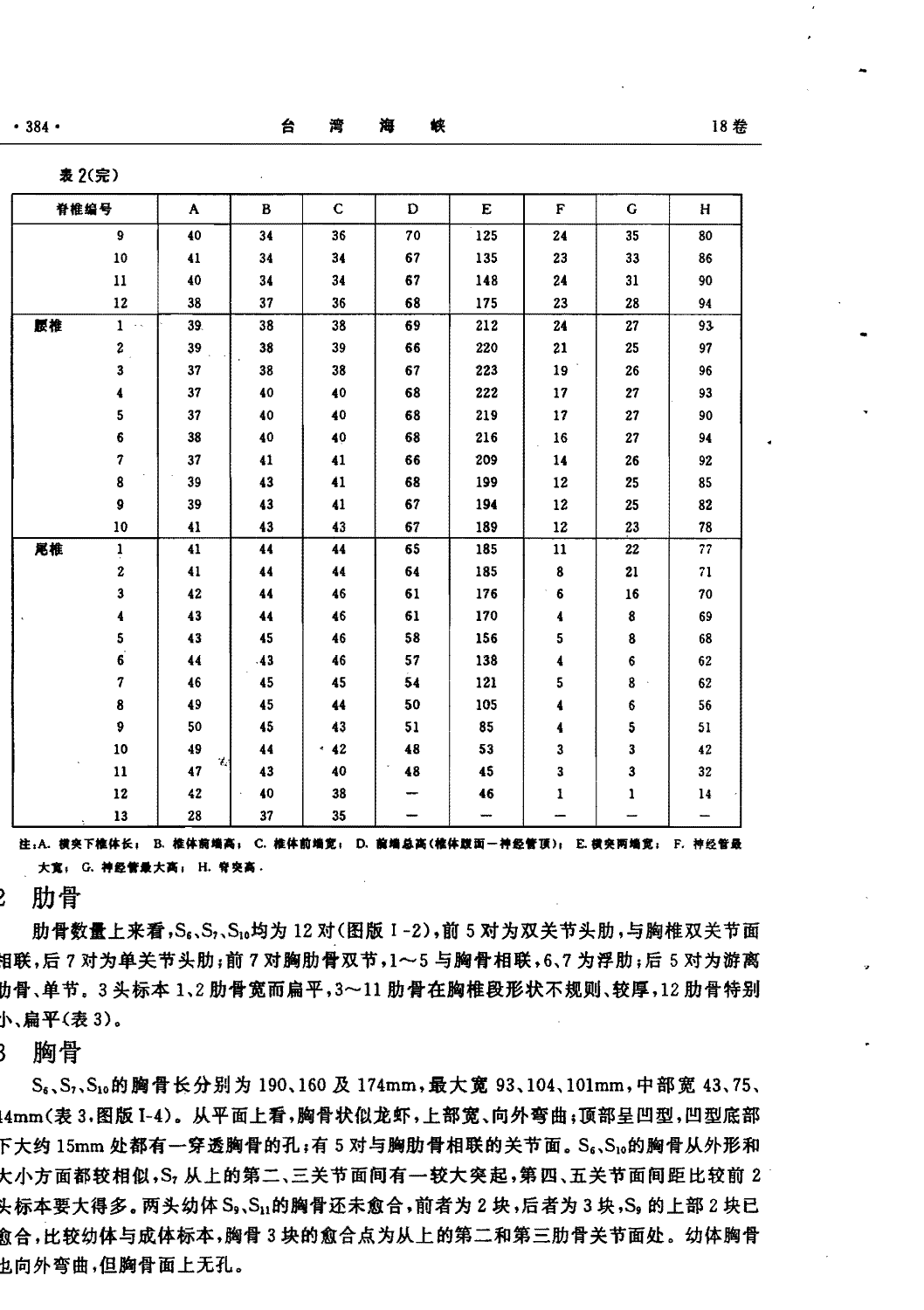# 表 3 肋骨及胸骨的测量(mm)

|  | Tab. 3 Measurements of ribs and sternums (mm) |  |  |  |
|--|-----------------------------------------------|--|--|--|
|--|-----------------------------------------------|--|--|--|

|              | $S_{\rm s}$ |     | $S_{I}$ |     | $S_{10}$ |                          |  |
|--------------|-------------|-----|---------|-----|----------|--------------------------|--|
| 量部<br>位<br>灩 | 左           | 右   | 左       | 右   | 左        | 右                        |  |
| 第一肋骨外缘曲线长    | 198         | 190 | 222     | 211 | 196      | 203                      |  |
| 直线长          | 122         | 137 | 139     | 130 | 165      | 155                      |  |
| 最大宽          | 26          | 25  | 29      | 26  | 28       | 30                       |  |
| 第二肋骨外缘曲线长    | 264         | 275 | 310     | 303 | 291      | 284                      |  |
| 直线长          | 200         | 242 | 195     | 195 | 205      | 223                      |  |
| 最大宽          | 22          | 22  | 22      | 24  | 25       | 24                       |  |
| 第三肋骨外缘曲线长    | 278         | 298 | 359     | 360 | 325      | 313                      |  |
| 直线长          | 257         | 278 | 229     | 235 | 264      | 270                      |  |
| 最大宽          | 20          | 17  | 22      | 22  | 21       | 20                       |  |
| 第四肋骨外缘曲线长    | 332         | 324 | 375     | 385 | 367      | 355                      |  |
| 直线长          | 275         | 275 | 264     | 263 | 295      | 295                      |  |
| 最大宽          | 19          | 17  | 18      | 19  | 20       | 21                       |  |
| 第五肋骨外缘曲线长    | 338         | 342 | 399     | 395 | 378      | 367                      |  |
| 直线长          | 290         | 292 | 283     | 278 | 316      | 310                      |  |
| 最大寛          | 17          | 16  | 18      | 20  | 20       | 20                       |  |
| 第六肋骨外缘曲线长    | 340         | 348 | 369     | 380 | 352      | 359                      |  |
| 直线长          | 293         | 290 | 283     | 290 | 298      | 304                      |  |
| 最大宽          | 16          | 16  | 18      | 19  | 18       | 18                       |  |
| 第七肋骨外缘曲线长    | 330         | 336 | 356     | 355 | 347      | 355                      |  |
| 直线长          | 283         | 292 | 285     | 285 | 288      | 302                      |  |
| 最大宽          | 15          | 15  | 17      | 17  | 17       | 20                       |  |
| 第八肋骨外缘曲线长    | 345         | 339 | 353     | 357 | 334      | 340                      |  |
| 直线长          | 282         | 292 | 280     | 293 | 267      | 276                      |  |
| 最大宽          | 16          | 15  | 16      | 18  | 18       | 17<br>$\epsilon_{\rm i}$ |  |
| 第九肋骨外缘曲线长    | 311         | 318 | 339     | 335 | 299      | 315                      |  |
| 直线长          | 262         | 270 | 273     | 281 | 254      | 266                      |  |
| 最大寛          | 16          | 14  | 16      | 16  | 17       | 17                       |  |
| 第十肋骨外缘曲线长    | 295         | 296 | 320     | 321 | 293      | 305                      |  |
| 直线长          | 250         | 258 | 269     | 271 | 254      | 263                      |  |
| 最大竞          | 14          | 15  | 17      | 17  | 17       | 16                       |  |
| 第十一肋骨外缘曲线长   | 273         | 272 | 305     | 291 | 269      | 264                      |  |
| 直线长          | 238         | 247 | 257     | 262 | 235      | 241                      |  |
| 景大寛          | $\bf{14}$   | 15  | 17      | 16  | $17 -$   | 17                       |  |
| 第十二肋骨外缘曲线长   | 225         | 220 | 255     | 255 | 193      | 157                      |  |
| 直线长          | 216         | 202 | 231     | 233 | 185      | 145                      |  |
| 最大宽          | 12          | 13  | 16      | 16  | 16       | 12                       |  |
| 胸骨长          |             | 190 | 160     |     | 174      |                          |  |
| 胸骨最大宽        |             | 93  | 104     |     | 101      |                          |  |
| 胸骨中部宽        |             | 43  |         | 75  |          | 44                       |  |

肢带骨  $\overline{4}$ 

肢带骨见表 4。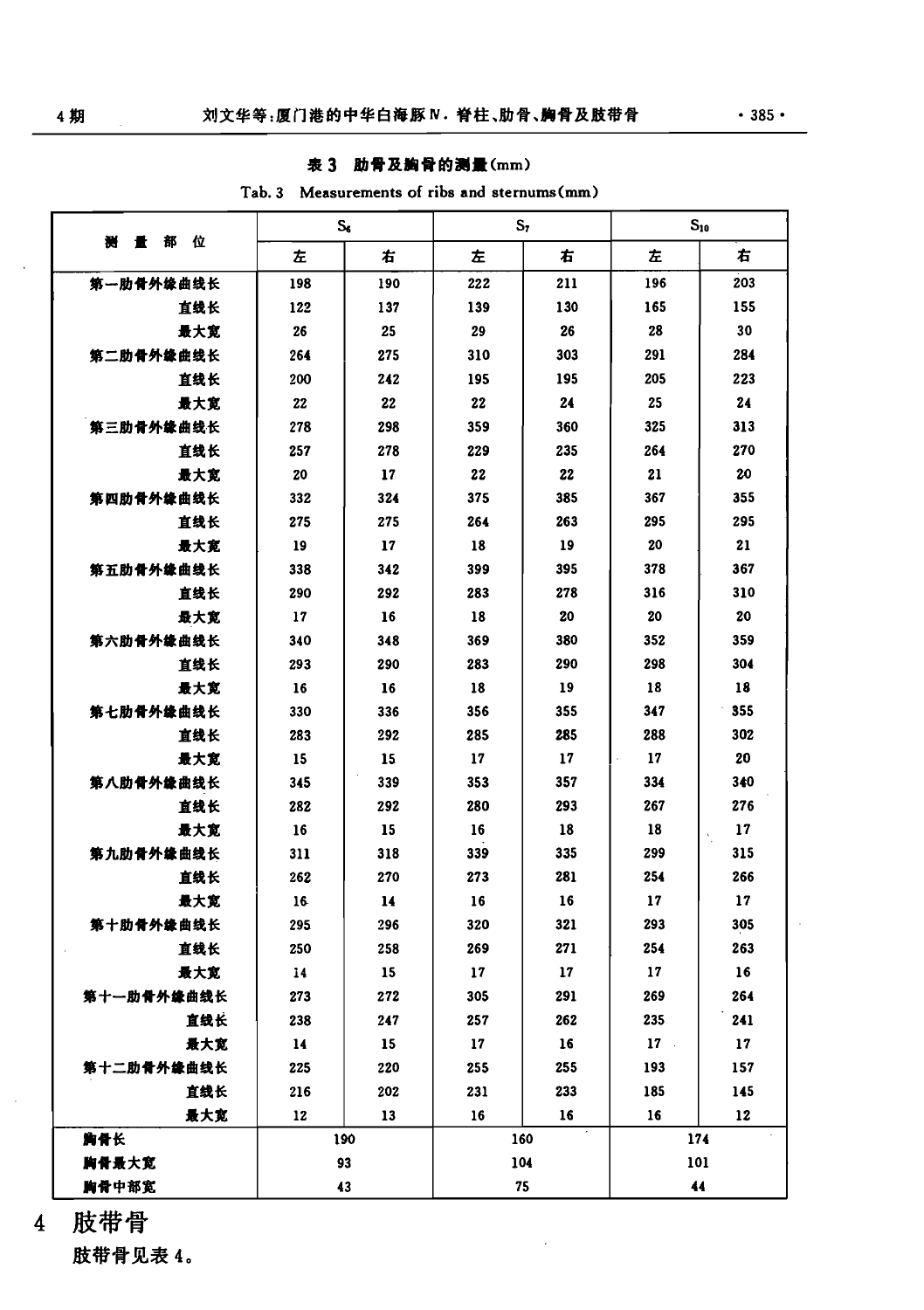18 希

| 测量部位   |     | s,  |          | S <sub>1</sub> |     | $S_{10}$ |
|--------|-----|-----|----------|----------------|-----|----------|
|        | 左   | 右   | 左        | 右              | 左   | 右        |
| 肩胛骨高   | 142 | 145 | 149      | 152            | 161 | 155      |
| 肩胛骨宽   | 211 | 216 | 222      | 229            | 226 | 232      |
| 肩峰突上缘长 | 磨损  | 41  | 43       | 41             | 39  | 41       |
| 肩峰突下缘长 | 磨损  | 36  | 43       | 41             | 39  | 41       |
| 肩峰突末端宽 | 磨损  | 54  | 61<br>b. | 61             | 磨损  | 58       |
| 橡突上缘长  | 23  | 23  | 23       | 25             | 31  | 26       |
| 橡突下缘长  | 21  | 21  | 31       | 29             | 23  | 24       |
| 喙突远端宽  | 13  | 15  | 22       | 19             | 17  | 20       |
| 肩臼长    | 37  | 37  | 37       | 37             | 54  | 40       |
| 肩臼宽    | 27  | 26  | 28       | 28             | 42  | 31       |
| 肱骨中线长  | 64  | 65  | 65       | 64             | 70  | 71       |
| 肱骨远端宽  | 42  | 41  | 46       | 46             | 46  | 46       |
| 挠骨中线长  | 81  | 76  | 74       | 75             | 85  | 82       |
| 挠骨远端宽  | 38  | 40  | 47       | 46             | 42  | 45       |
| 尺骨中线长  | 65  | 66  | 62       | 65             | 62  | 68       |
| 1 指骨长  | 28  | 28  |          |                | 26  | 21       |
| 1指骨长   | 122 | 123 |          |                | 124 | 133      |
| ■指骨长   | 82  | 93  |          |                | 114 | 118      |

表 ∆ 中华白海豚肢带骨的测量(mm)

#### Tab. 4 Measurements of scapula and fin bones (mm)

#### 4.1 启脚骨

N指骨长

V 指骨长

鳍肢骨全长

腰痕骨长

43

20

280

63

45

22

274

62

外型扁平、呈斧状, 外缘有大片软骨;肩峰突和喙突都发达。S。、S, 的肩胛骨都正常,但 S,。 的左侧肩胛骨明显增牛,喙突也变形似圆柱状(图版 1-5)。各部分测量见表 4。

51

 $31$ 

293

90

54

 $31$ 

287

90

### 4.2 鳍肢骨

三头标本的肱骨都有一大的球形头,其与肩胛骨相联,S1。的左侧球形头变形、有蜂窝状 孔;肱骨在与尺骨、挠骨处稍微变得扁平。挠骨要大于尺骨,且尺骨更为扁平。腕骨由5块组成, S.、S.。的 V、V 指所对应的 2 块腕骨已愈合,S, 的 II、N、V 所对应的 3 块已愈合相连;S.。的 V 指对应腕骨近圆球形, I 指对应腕骨呈扁三角形, 其他 3 个都为扁椭圆形; 比较 3 头标本的腕 骨,可发现形状、大小及分布差异都较大。指骨(包括掌骨)的指式 S。为 I-1、I-7、I-5、N-3、 V-2,S10为 I-1、I-7、I-6、N-3、V-2。鳍肢骨没有骨间的可活动关节存在,软骨的比例较大, 各骨间都通过软骨相联,腕骨都由软骨包围,指节骨间的软骨在中间部分可见笋节状的弱骨化 骨,以区分各指节(图版 I-6)。标本 S10的腕骨、指节骨及节间软骨的长度见表 5。

#### 4.3 腰痕骨

腰痕骨呈短棒状,位于肛门上方 8~10 mm 的肌肉内,Sg 的左右腰痕骨长分别为 63mm、 62mm, S, 的均为 90mm。S, 的腰痕骨上明显可见粗的肌肉纤维, 类似关节面(图版 I-7)。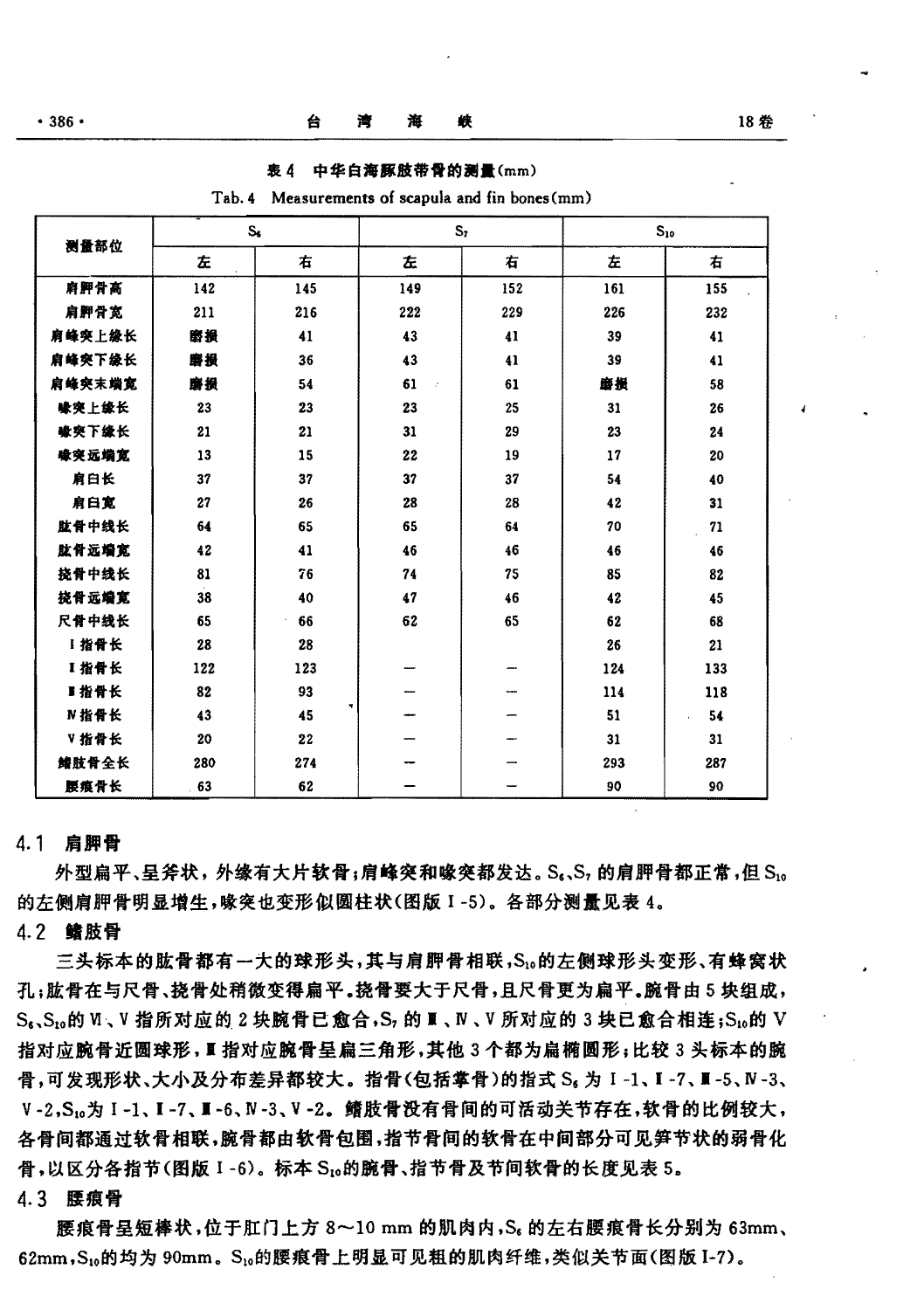表 5 Sh指节骨及节间软骨和腕骨的长度测量(mm)

|        |    |    |    |    |    | 指  | 节  | 骨<br>A | 软  | 骨                        |   |    |   |     |     |
|--------|----|----|----|----|----|----|----|--------|----|--------------------------|---|----|---|-----|-----|
| 指<br>序 |    |    |    |    | 2  | 3  |    |        |    | 5                        |   | 6  |   | 7   | 腕骨" |
|        |    | 歓  | 骨  | 軑  | 骨  | 敕  | 큐  | 软      | 骨  | 轪                        | 骨 | 软  | 骨 | 轪   |     |
|        | 左* | 4  | 25 |    |    |    |    |        |    |                          |   |    |   |     | 20  |
|        |    | 4  | 24 |    |    |    |    |        |    |                          |   |    |   |     | 22  |
|        | 左  | 7  | 24 | 11 | 14 | 9  | 13 | 10     | 11 | 9                        | 9 | 10 | 7 | 6   | 16  |
|        | 右  | 7  | 24 | 11 | 14 | 8  | 13 | 11     | 11 | 9                        | 9 | 9  | 7 | 9   | 16  |
|        | 左  | 15 | 26 | 13 | 14 | 11 | 11 | 11     | 10 | 9                        | 8 | 8  |   | --- | 15  |
| ı      | 右  | 15 | 25 | 13 | 14 | 11 | 11 | 10     | 9  | 10                       | 8 | 8  |   |     | 15  |
|        | 左  | 10 | 12 | 11 | 11 | 9  | 8  |        |    |                          |   |    |   |     | 18  |
| N      | 右  | 10 | 18 | 9  | 11 | 9  | 8  |        |    | $\overline{\phantom{a}}$ |   |    |   |     | 17  |
|        | 左  | 4  | 15 | 8  | 6  |    |    |        |    |                          |   |    |   |     | 8   |
| v      | 右  | 4  | 15 | 9  | 7  |    |    |        |    |                          |   |    |   |     | 6   |

Tab. 5 Measurements of wrist bones, finger bones and joint cartilage (mm)

注: \* S10体长 225cm、雄性、9 岁; 第一节软骨是指基部至相应腕骨的长度,第二软骨是 1~2 节骨间距; 腕骨是指最大长度。

讨论 5.

王不烈曾对广西北海的1头中华白海豚标本的骨骼系统进行了研究[4],与 Sk, S, Sha3 头 标本的脊椎比较,脊椎数式均为7+12+10+22,但本研究中标本的1和2颈椎虽基本愈合, 可横突依旧分离。

脊椎的脊突、横突的最大处均位于腰椎,且3~7腰椎的脊突、横突与椎体基本垂直,其前 面的脊突均后倾、后面的脊突前倾,而中华白海豚经常在水面作弯曲运动,该处应是海豚弯曲 运动的中心支点,脊突的前、后倾是发育形成的,或是进化形成的,这有待于比较成体与幼体的 骨骼系统。尾椎椎体较之其他椎体要大,这与尾部运动助推相适应。

幼体的胸骨浸泡后分为3块,彼此之间通过软骨相联。在发育过程中,软骨逐渐骨化,形成 成体胸骨上突出的联结肋骨的关节面。有关软骨的作用,周文豪在研究小抹香鲸时也作过类似 探讨[5]。胸骨上部凹陷下的孔,应是在生长发育过程中血管通透的结果。

比较3头标本,发现肢带骨存在着较大的个体差异性,特别是腕骨,无论是分布、大小都有 大的差异。广西北海标本的指骨 I 由 2 块组成[4],而本研究中的标本由 1 块组成;S1a的指 I 由 6块组成,其他标本均为5块。

S10个体特点较为突出,其尾椎部明显增生,左鳍肢与左肩胛骨联结出也出现了变形,且尾 椎有 13 块"V"型骨,其病变原因有待于进一步研究。

综合上述骨骼的形态与构造,基本上保留了哺乳纲动物的基本特点,如颈椎7块等,但尾 椎骨、鳍肢骨因与水生生活相适应,同陆生哺乳动物已有了较大差异。 腰痕骨既反映中华白海 豚保留了陆生哺乳动物骨骼的基本特征,又表明骨骼在水生方面的适应特征。

蔡加量、陈炳煜、林露竹、陈珞、黄晓松和郑成兴、李传燕、双宝参加现场标本收集工作,谨 此致谢。

参考文献

1 黄宗国,刘文华,郑成兴,厦门港的中华白海豚 1.外部形态和内脏器官,台湾海峡,1997,16(4):473~478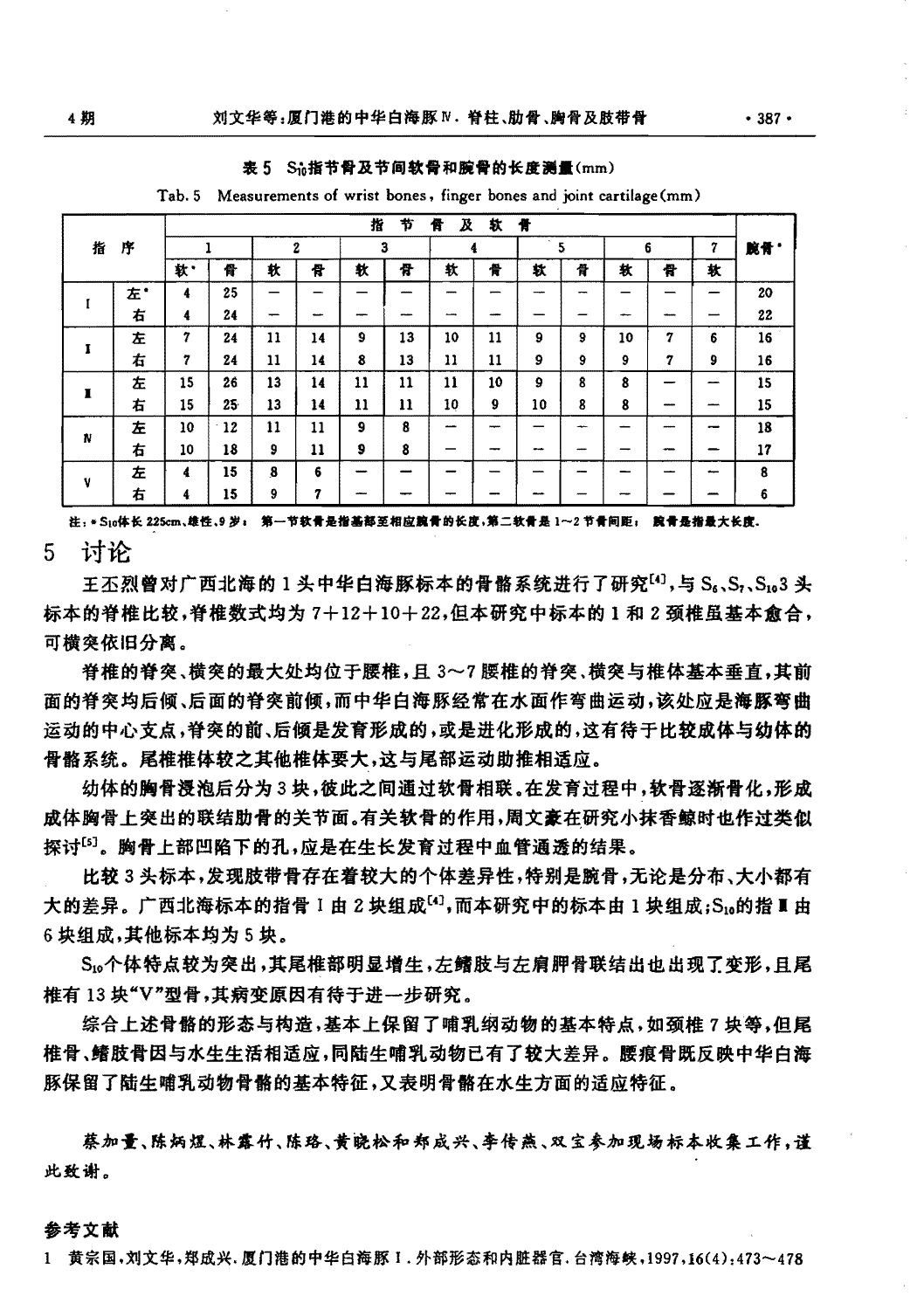209

梭 淹 遭

3 刘文华,黄宗国,Jefferson T A. 厦门港的中华白海豚 H. 牙齿和年龄, 台湾海峡,1999,18(2):210~214

4 王丕烈,孙建运.南海中华白海豚的研究.辽宁动物学会会刊,1982,3(1):67~74

台

5 Chou Wen-hao. First record of dwarf sperm whale *(Kogia simus)* from Taiwan. *BuJ.ktin of National Museum of Natural Science*, 1989, (1):23~37

# Chinese White dolphin (Sousa chinensis) in Xiamen Harbour

IV. Vertebrae, rib, sternum, scapula and fin bones

Liu Wenhua, Huang Zongguo

(Third Institute of Oceanography, SOA, Xiamen, 361005) Jefferson Thomas A *(Ocean Park Conservation Foundation. Hong Kong)* 

#### Abstract

The systematic study was conducted on the vertebrae, ribs, sternum and limbs of  $S_6$ ,  $S_7$ and  $S_{10}$  from Xiamen Harbour. The cervical vertebrae total 7, the first and second of which are nearly fused; the thoracic vertebrae total 12 and connect to 12 pairs of ribs; the lumbar vertebrae amount to 10, and the spinous process and transverse process are larger than the others; the caudal vertebrae total 22. There are totally 12 pairs of ribs, and the former 5 pairs are bicipital. The sternum of the new-born Chinese white dolphins are composed of two or three parts, and during maturing, these parts fuse into one through the ossification of the cartilage.

KEYWORDS Chinese white dolphin *(Sousa chinensis)*, vertebrae, skeleton, Xiamen Harbour